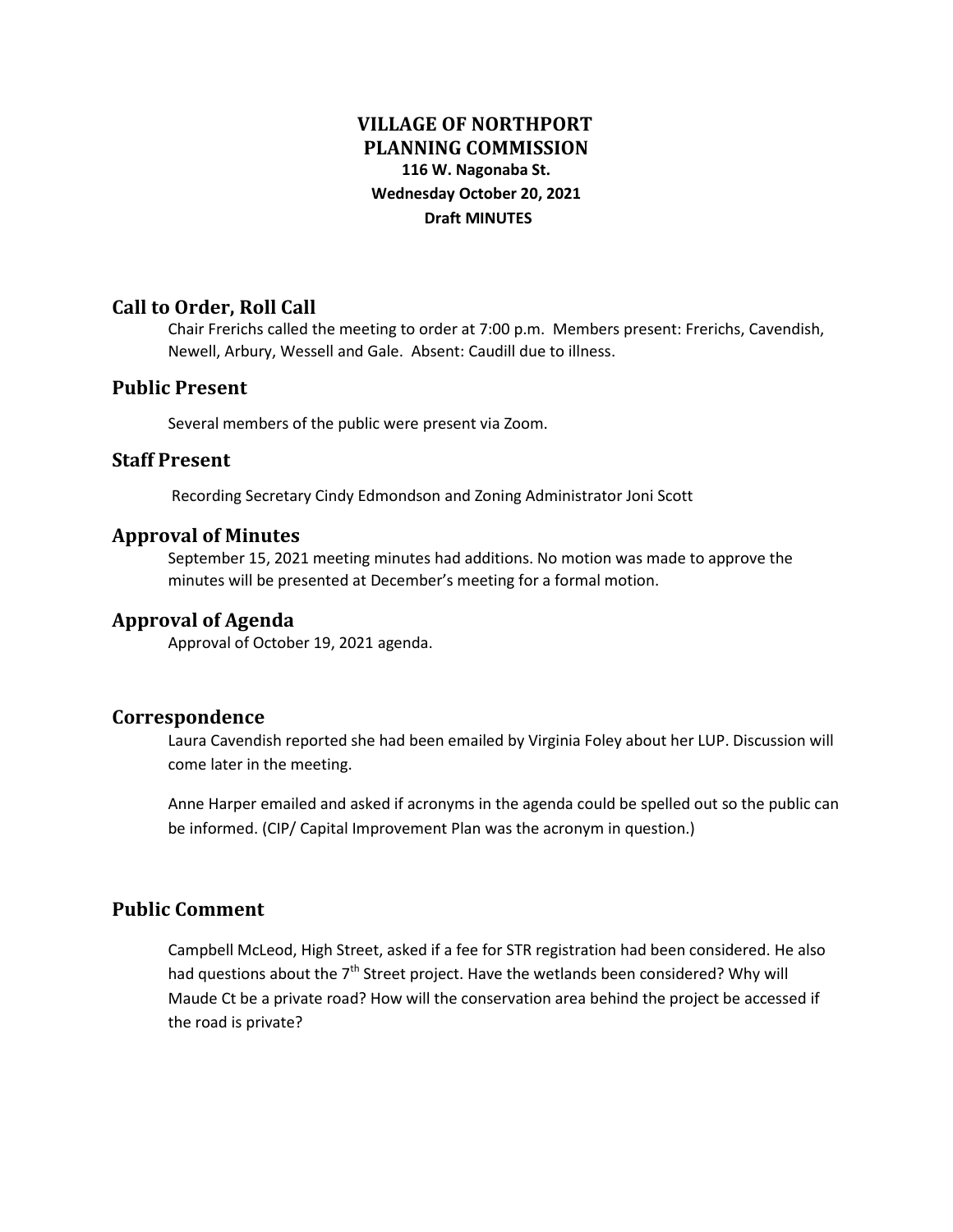### **Proposal on Zoning audit and implementation of results:**

Arthur Mullen from Wade Trim gave an overview of his proposal. He stated that there are advantages of a form based code for the C1 & C2 business district. Form based code clarifies the direction that the Village wants the business district to take while preserving the downtown feeling in our small community for the future. He further stated that the traditional zoning is more than adequate for the residential and multi-use areas in Northport since most of the Village has been built out. Chair Frerichs suggested the commissioners review materials from Arthur on form based code. \*\* Next the commissioners can begin work with the zoning ordinance to strengthen and update them. (See full report at *villageofnorthport.net*)\*

# **Capital Improvement Plan (CIP) Projects**

Chair Frerichs reports the planning commission's job is to acquire, identify and rank projects for the future in the Village. Applications for Proposal rationale should consider how the proposed projects align with our Master Plan. Three projects that have been suggested to date are: 1) new public restrooms 2) solar panels for the village office and 3) a pedestrian bridge over the stream in the marina. A Google Docs spread sheet for priorities of each departments list of assets will be provided to the commissioners to keep track and make further recommendations.

## **Zoning Administrator Report**

Zoning Administrator Joni Scott provided a report. (See full report at *villageofnorthport.net*)\*

Commissioner Cavendish emphasized the need for our zoning to be revised to avoid issues with applications in the future. She proposed adding "Meetings to review applications may occur." To our LUP application.

## **Infrastructure Committee Report**

Chair Frerichs provided her report. (See full report at *villageofnorthport.net*)

## **Trustee Report September**

Commissioner Gale provided her report. (See full report at *villageofnorthport.net*)

## **Public Comment**

Virginia Foley, North Shore, was perplexed at the rejection of her LUP on North Shore. She wants the project to move forward and she and her husband will make the necessary changes to make that happen.

Will Harper, Mill Street, stated the zoning administrator's job is to make suggestions for people to get their LUP approved. He later commented that the Village should continue to communicate with people even after they have employed legal counsel. Chair Frerichs disagreed. She had consulted with 2 lawyers who said that once council has been brought in the Village should communicate through their lawyers only.